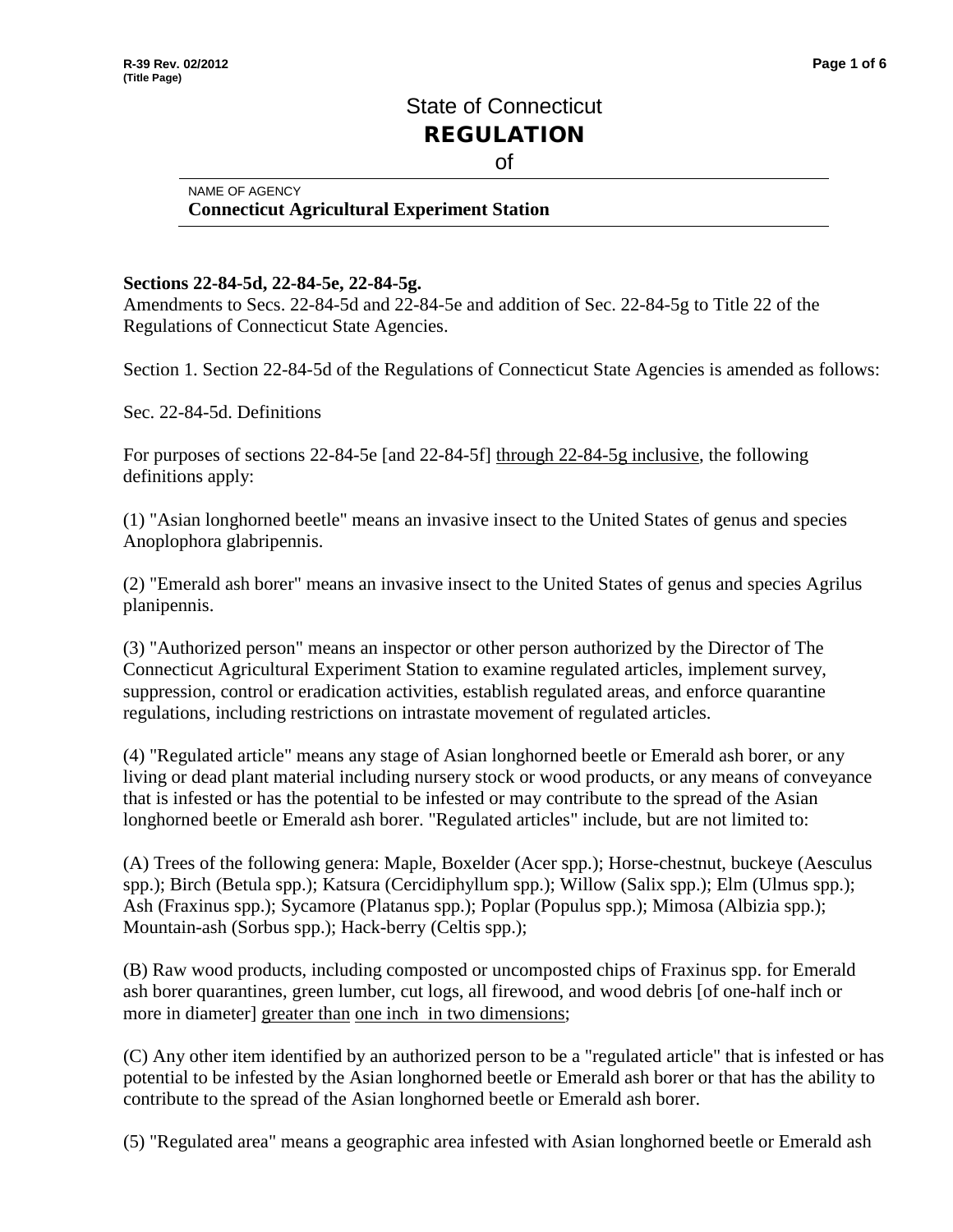borer or an adjacent area potentially infested with either such insect that is established by an authorized person to quarantine regulated articles.

(6) (NEW) "Firewood" means any kindling, logs, timber or other portions of a tree of any hardwood species or length, cut or split, or not cut or split but intended to be cut or split into a form and size appropriate for use as fuel for fires in open pits, grills, fireplaces, stoves, or other wood burning furnaces or devices. "Firewood" does not include kiln dried dimensional lumber or wood that has been chipped to a maximum piece size that is no greater than one inch in two dimensions.

(7) (NEW) "Director" means the Director of the Connecticut Agricultural Experiment Station.

(8) (NEW) "Quarantined areas" means areas, counties, or regions of a state that are designated as part of a federally imposed quarantine area related to Emerald ash borer or Asian longhorned beetle.

(9) (NEW) "Non-quarantined areas" means areas, counties, or regions of a state not subject to a federal quarantine for Emerald ash borer or Asian longhorned beetle.

(10) (NEW) "Limited permit" means a United States Department of Agriculture document in which a United States Department of Agriculture Inspector or a person operating in accordance with a compliance agreement affirms that the article not eligible for a certificate is eligible for interstate movement only to a specified destination and in accordance with conditions specified on the permit.

(11) (NEW) "Certificate" means a United States Department of Agriculture document that is issued for a regulated article by a United States Department of Agriculture inspector or other person operating in accordance with a compliance agreement and that represents such article is eligible for interstate movement.

(12) (NEW) "Compliance agreement" means a written agreement between the United States Department of Agriculture-Animal and Plant Health Inspection Service and a person engaged in growing, handling, or moving regulated articles that are moved interstate, in which the person agrees to comply with federal quarantine regulations as applicable and any conditions imposed by federal authorities under such a quarantine.

(13) (NEW) "Specialized permit" means a permit issued by the Connecticut Agricultural Experiment Station to a person engaged in growing or handling regulated articles that places conditions on the intrastate movement of regulated articles that are required to be met to comply with federal or state quarantine regulations or orders imposed by The Connecticut Agricultural Experiment Station.

(14) NEW "Treatment certificate or label" means official documentation affixed to a load of firewood that indicates the firewood to which it is affixed was treated in accordance with applicable federal standards by an authorized facility.

(15) NEW "Waybill" means an official [shipping](http://www.businessdictionary.com/definition/shipper.html) [document](http://www.businessdictionary.com/definition/document.html) that [travels](http://www.businessdictionary.com/definition/travel.html) with a shipment, identifies its [consignor,](http://www.businessdictionary.com/definition/consignor.html) [consignee,](http://www.businessdictionary.com/definition/consignee.html) origin and destination, describes the [goods,](http://www.businessdictionary.com/definition/goods.html) and shows their [weight](http://www.businessdictionary.com/definition/weight.html) and [freight.](http://www.businessdictionary.com/definition/freight.html)

Sec. 2. Section 22-84-5e of the Regulations of Connecticut State Agencies is amended as follows: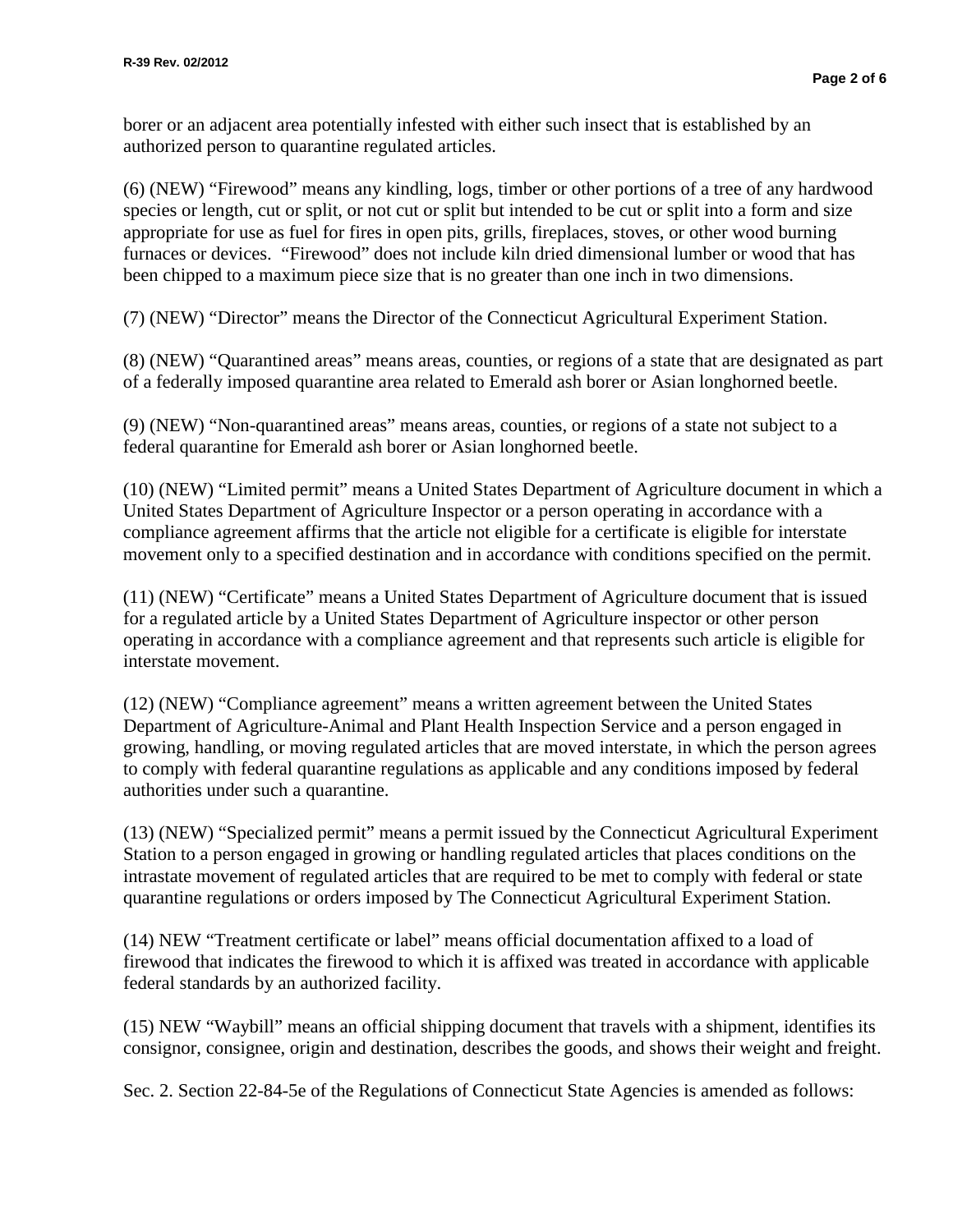Sec. 22-84-5e. Prohibition or restriction on transport; survey and eradication programs in regulated areas of Connecticut

- (a) No person shall transport any regulated article in the State of Connecticut that is:
	- (1) Infested or potentially infested with Asian longhorned beetle or Emerald ash borer; or
	- (2) Subject to quarantine pursuant to subsections (c) and (d) of this section.
- (b) Nursery stock and other regulated articles may be inspected by authorized persons for the purpose of ascertaining the presence of Asian longhorned beetle or Emerald ash borer.
- (c) Upon discovery of Asian longhorned beetle or Emerald ash borer, authorized persons may cooperate with federal, state, and local officials and survey public and private areas surrounding the initial point of infestation to determine the extent of the insect pest's geographic distribution, establish the regulated area in the state or any portion thereof, and quarantine regulated articles. Infested trees, firewood, or other regulated articles in regulated areas or shipped into Connecticut, upon direction by an authorized person and after notice specified in subsection (d) of this section, may be destroyed by chipping, incineration, burning, or other approved methods or treated by acceptable procedures without expense to or indemnity paid by The Connecticut Agricultural Experiment Station or the State of Connecticut. Intrastate movement of regulated articles is restricted and shall comply with permit or specialized permit provisions established pursuant to subsection (d) of this section.
- (d) Authorized persons shall notify persons in possession of inspected, regulated articles that such articles are subject to quarantine restrictions and that regulated articles cannot be moved anywhere without obtaining a permit or specialized permit from the Director or an authorized person. The Director shall issue a permit or specialized permit to ensure proper movement and disposal of regulated articles. Regulated articles infested with Asian longhorned beetle shall not be moved from a quarantined area within Connecticut unless chipped to one-inch or less in two dimensions. Requests for a permit or specialized permit to move regulated articles shall be submitted to the Director or an authorized person. Authorized persons may issue quarantine or abatement orders concerning Asian longhorned beetle or Emerald ash borer infestations. Affected parties shall be provided five days notice prior to public hearing on any quarantine order in accordance with *Section 22-84 of the Connecticut General Statutes.* Abatement orders may require the destruction or treatment of trees, firewood or other regulated articles not less than five days from the date of issuance. Notice of abatement orders shall be provided by personal service, certified mail or publishing in two local newspapers. When infested regulated articles are received by authorized persons and destroyed, written documentation shall be given by the Director or authorized persons to the owner of said regulated articles identifying the quantity and type of regulated materials surrendered by the owner. Copies of such certificates shall be maintained by the Office of the State Entomologist.

## Sec. 3. **The Regulations of Connecticut State Agencies are amended by adding section 22-84-5g as follows:**

(NEW) Sec. 22-84-5g. Regulation of firewood transported into and within Connecticut

(a) Transport of firewood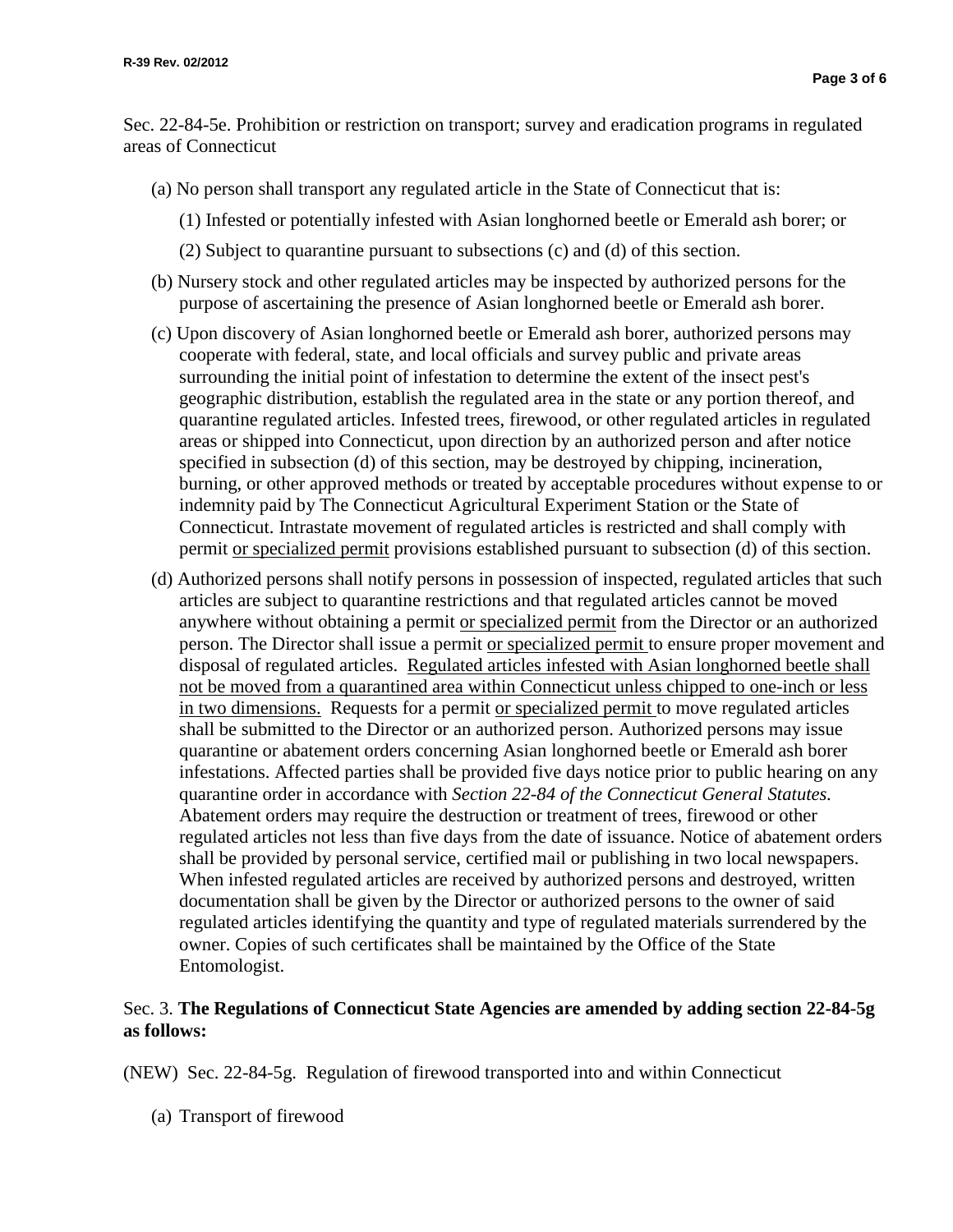- (1) Notwithstanding section 22-84-5e of the Regulations of Connecticut State Agencies, no person shall transport firewood, by any means, originating from quarantined areas into Connecticut without:
	- (A) a certificate or limited permit issued under a compliance agreement with the Animal and Plant Health Inspection Service (APHIS) of the United States Department of Agriculture (USDA) confirming that the subject firewood may be transported interstate from an area currently under federal quarantine and that it has been handled or treated in accordance with the conditions of an applicable compliance agreement or treated in accordance with the following applicable federal standards articulated in the USDA Plant Protection and Quarantine Treatment Manual and addenda as may be revised from time to time:
		- (i) Removal of the bark and additional one-half inch of wood;
		- (ii) Kiln sterilization treatment;
		- (iii) Fumigation according to a treatment schedule; or
		- (iv) Heat treatment;
	- (B) a certificate issued by an APHIS inspector pursuant to 7 CFR 301.53-5(a) or 7 CFR 301.51-5(a); or
	- (C) a limited permit issued by an APHIS inspector pursuant to 7 CFR 301.53-5(b) or 7 CFR 301.51-5(b).
- (2) Notwithstanding section 22-84-5e of the Regulations of Connecticut State Agencies, no person may transport firewood, by any means, originating from a non-quarantined area and not passing through a quarantined area into the state of Connecticut without: (A) a permit or specialized permit from the Director;
	- (B) a treatment certificate or label from a United States Department of Agriculture qualified treatment facility indicating that the firewood has been treated to protect against the Emerald ash borer and Asian longhorned beetle in accordance with applicable federal standards articulated in the USDA Plant Protection and Quarantine Treatment Manual and addenda as may be revised from time to time;
	- (C) documentation from the USDA or a state agency with authority to control, suppress, or exterminate plant pests and diseases indicating that the firewood has been treated to protect against the Emerald ash borer and Asian longhorned beetle in accordance with applicable federal standards articulated in the USDA Plant Protection and Quarantine Treatment Manual and addenda as may be revised from time to time; or
	- (D) a treatment certificate or label from the Canadian Food Inspection Agency or a facility authorized by the Canadian Food Inspection Agency to issue such documentation.
- (3) Notwithstanding section 22-84-5e of the Regulations of Connecticut State Agencies, no person may transport firewood, by any means, originating from a non-quarantined area and passing through an area quarantined for Emerald ash borer into the state of Connecticut unless the firewood is handled and transported in compliance with the applicable requirements of 7 CFR 301.53-4(b)(2).
- (4) Notwithstanding section 22-84-5e of the Regulations of Connecticut State Agencies, no person may transport firewood, by any means, originating from a non-quarantined area and passing through an area quarantined for Asian longhorned beetle into the state of Connecticut unless the firewood is handled and transported in compliance with the applicable requirements of 7 CFR 301.51-4(a)(2)(ii).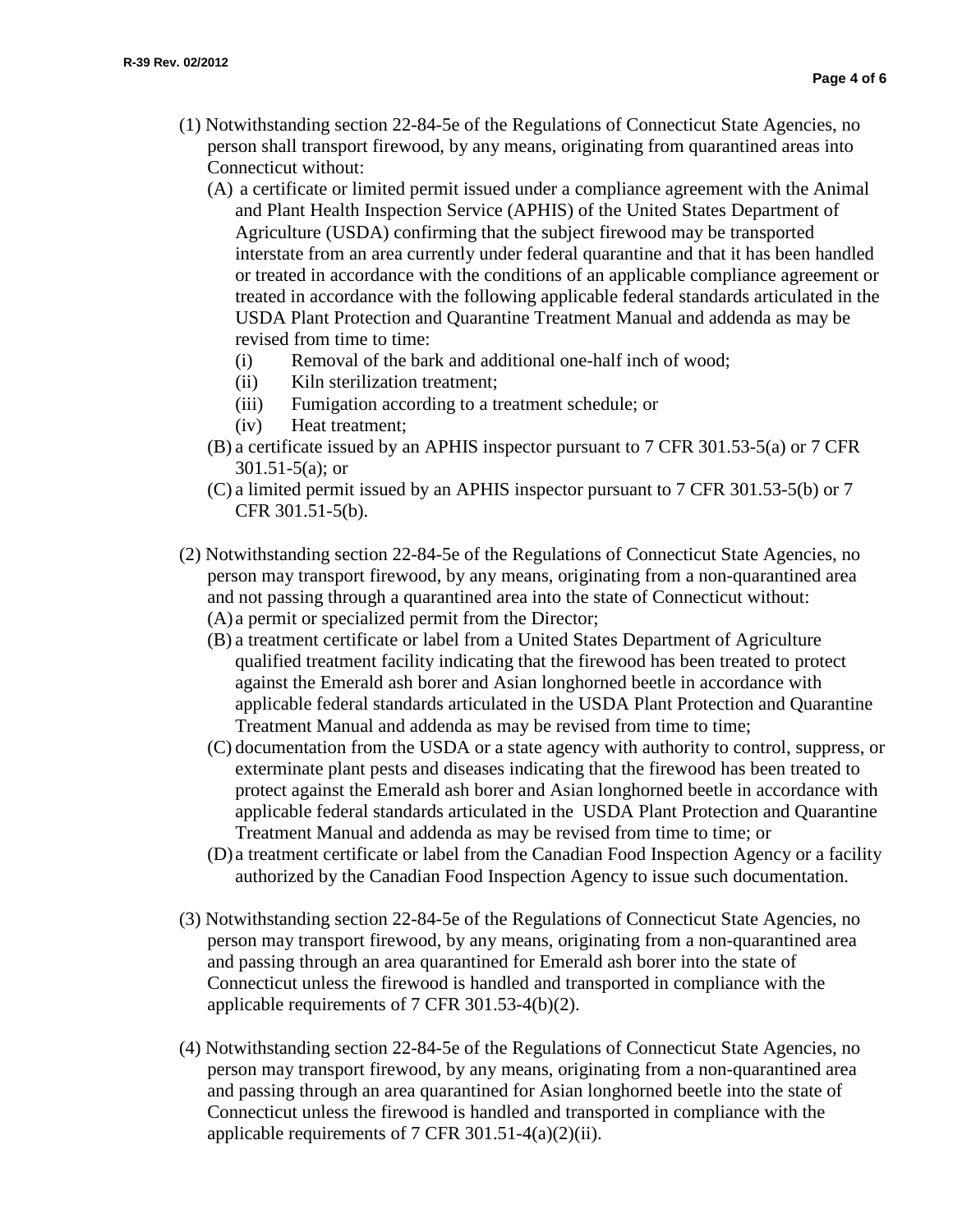- (5) Notwithstanding subdivisions (1) to (4), inclusive, of this subsection, the United States Department of Agriculture may move firewood into the state of Connecticut for scientific and experimental purposes in accordance with 7 CFR 301.53-4(b)(1) or 7 CFR 301.51-  $4(a)(1)$ .
- (b) The Director or an authorized person may issue written permission to transport firewood into Connecticut from a non-quarantined area without a treatment certificate or label, or other documentation referenced in subdivision (a)(2) of this section on a case-by-case basis if, after review, and in consultation with the Commissioner of Energy and Environmental Protection or the Commissioner's designee, it is determined that:
	- (1) The firewood does not present a threat of Emerald ash borer or Asian longhorned beetle infestation because of verifiable origin from a non-quarantined area; and
	- (2) the firewood has been examined by an authorized inspector or authorized certified forester, its handling was conducted in accordance with 7 CFR 301.53-4 (b)(2) or 7 CFR  $301.51-4(a)(2)(ii)$ , or it was otherwise treated to eliminate any threat.
- (c) The Director or authorized persons may inspect any firewood being transported into or through Connecticut, being sold, or intended for sale, and may obtain information concerning the verifiable origin of that firewood and, if necessary upon inspection, request production of necessary certificates, waybill, labels, or limited permits regarding its origin or treatment.
- (d) All transporters and retail sellers of firewood in Connecticut shall be able to demonstrate that any firewood in their possession or offered for sale is:
	- (1) Of a verifiable in-state origin and complies with any applicable requirements of a state or federal quarantine imposed in the state of Connecticut; or
	- (2) accompanied by a certificate, a limited permit, treatment certificate or label, or waybill verifying its origin and handling in accordance with subsection (a) of this section, if the firewood originated from out-of-state.

If the transporter or retail seller is not able to produce evidence of conformity with subdivision (1) or (2) of this subsection, the firewood shall be subject to confiscation by the Director or authorized persons in accordance with section 22-84 of the Connecticut General Statutes.

(e) Any firewood, transported into or possessed within Connecticut, that is of undisclosed or unverifiable origin or that lacks treatment certificates, appropriate labels, permits, or certificates required by this section or that of a federal or state quarantine shall be returned to its point of origin, disposed of at the site of detection if feasible, or transported via a tarped or otherwise enclosed vehicle to the nearest facility designated by the Department of Energy and Environmental Protection (DEEP) for responsible disposal, including a DEEP permitted resource recovery facility or solid-waste facility, unless otherwise directed by the Director or authorized person.